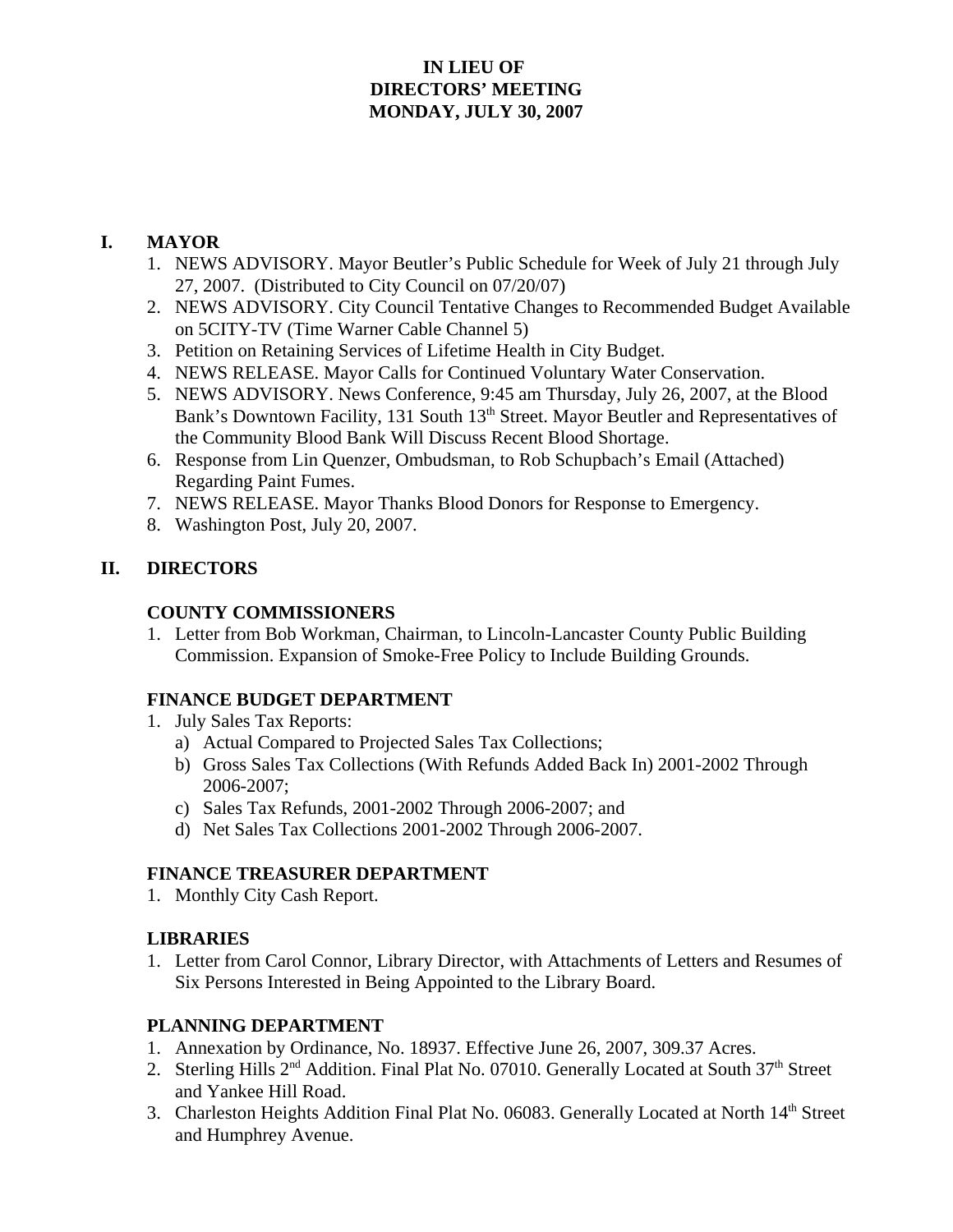### **PUBLIC WORKS AND UTILITIES**

- 1. ADVISORY. 56<sup>th</sup> Street and Elkcrest Drive Intersection Safety Improvement Project. Project No. 700846.
- 2. ADVISORY. Water Main Project No. 700294. St. Paul Avenue; 42<sup>nd</sup> 47<sup>th</sup> Street.

## **III. CITY CLERK**

### **IV. COUNCIL REQUESTS/CORRESPONDENCE**

#### **JON CAMP**

1. Response from Dan Wright, Interim Fire Chief, Regarding the EMS Enterprise Fund Utilities and Explanation Regarding Workers Comp with EMS and General Fund.

### **JONATHAN COOK**

1. Letter from Sharon Fry. Thanks for Supporting our Fire Department.

### **DOUG EMERY**

1. Letter from Sharon Fry. Thank you for Supporting the Fire Department.

### **ROBIN ESCHLIMAN**

1. Response from Dan Wright, Interim Fire Chief, Regarding Proposed Ethics Education and Proposed Cost for Ethics Training.

### **DAN MARVIN**

- 1. Memo from Dan Wright, Interim Fire Chief, Regarding Impact on Lincoln Fire and Rescue if Another \$250,000 is Reduced from the Fiscal Year 07-08 Budget.
- 2. Letter from Sharon Fry. Thank you for Supporting our Fire Department.

### **KEN SVOBODA**

1. Response from Dan Wright, Interim Fire Chief, Regarding Question of FEMA Grant, the Cooperative Agreement Reimbursement to General Fund for Assistant Chief Huff.

### **V. MISCELLANEOUS**

- 1. Email from Russell Miller on Police and Taxes.
- 2. Correspondence from Dana Roper, City Attorney. Consequences for Allowing Propane Tanks on Balconies.
- 3. Letter from Nan Graf. Eliminate Expensive Fireworks Display, and Keep Kuklin Pool Open.
- 4. Letter from Phyllis Roehl. Suggestions/Comments on City Budget.
- 5. Email from Paul Haith. Comments on Budget, and Councilman Cooks' Comment on the Lincoln Fire Department.
- 6. Comments from Jason Stege on City Council Actions at Meeting on 07-23-07.
- 7. Forwarded Email. Budget Priorities, Taking care of Elderly Not Commercially Desirable/Profitable.
- 8. Email from G. Fisher. Understanding Fire Department's Needs to Operate and Required Needs.
- 9. Correspondence from Neighbors of Talent Plus to Comply with Written Requests if Talent Plus is Allowed to Expand. (Distributed to Council Members on 07/26/07)
- 10. Email from Bob Norris. Comments, Suggestions on the Budget.